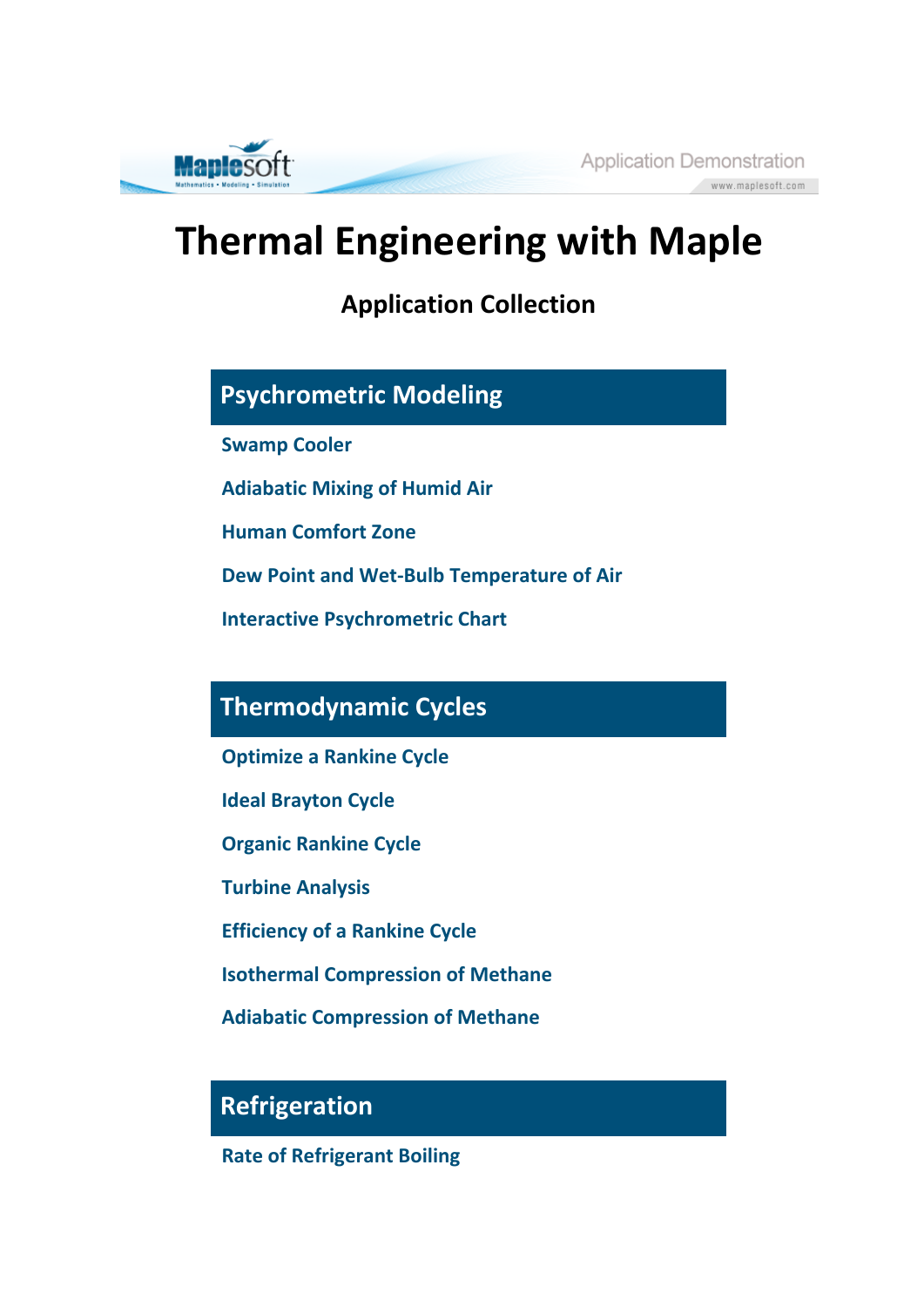**Flow through an Expansion Valve Food Refrigerator COP of a Refrigeration Cycle Refrigeration Cycle Analysis 1 Refrigeration Cycle Analysis 2**

**Miscellaneous**

**Water Fountain**

**Particle Falling through Air**

**Water in Piston**

**Saturation Temperature of Fluids**

**Measurement Error in a Venturi Flowmeter**

### **Heat Transfer**

**Energy Needed to Vaporize Ethanol**

**Heat Transfer Coefficient across Flat Plate**

**Dittus-Boelter Correlation for Heat Transfer Coefficient**

# **Combustion and Rocketry**

**Flame Temperature and Composition of Carbon Monoxide Combustion**

**Maximum Deflagration Pressure for the Combustion of Hydrogen in Air at Constant Volume**

**Rich and Lean Octane Combustion**